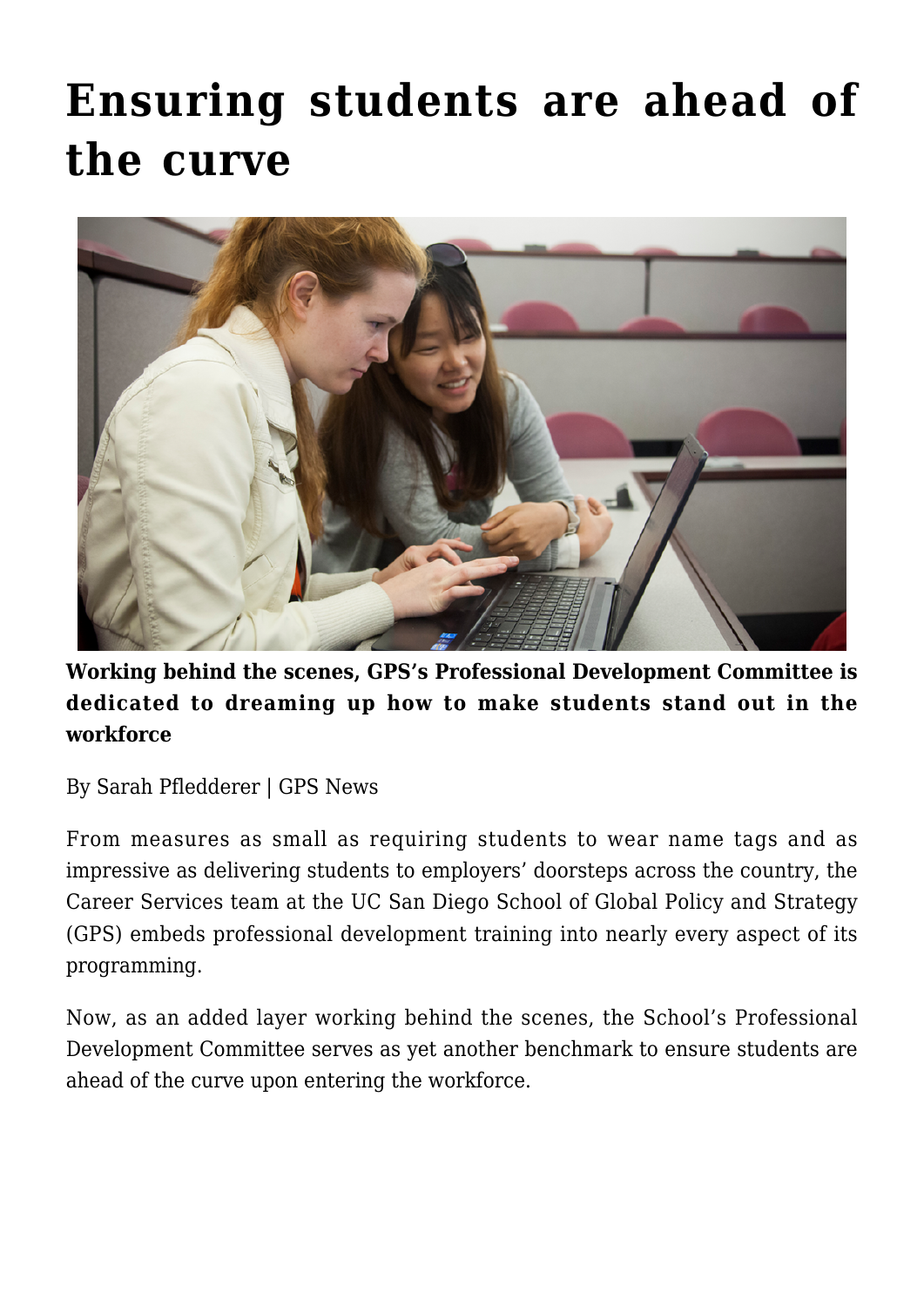### *"The value of this committee is its ability to connect the academic content of our GPS curriculum with the needs of employers."—GPS Professor Craig McIntosh*

"This committee was put together to make sure students are getting the best possible professional development opportunities we can provide," said GPS Career Services Director David Robertson, who founded the committee. "It makes sure that everyone's voice is being heard."



Those voices include GPS faculty members, alumni, current students and local employer representatives who serve on the committee, which was created just around a year ago. These handpicked committee members meet two to three times a year to evaluate and brainstorm how to ramp up professional development offerings at the School—albeit as a complement to or as part of the GPS curriculum.

## **Producing tangible outcomes**

"The value of this committee is its ability to connect the academic content of our GPS curriculum with the needs of employers," said GPS Professor [Craig](https://gps.ucsd.edu/faculty-directory/craig-mcintosh.html) [McIntsoh](https://gps.ucsd.edu/faculty-directory/craig-mcintosh.html), who serves as the faculty lead on the committee. "I've been trying to identify the feasible, high-value opportunities where we can add to the GPS curriculum in ways that will meaningfully advance the skill sets of our students."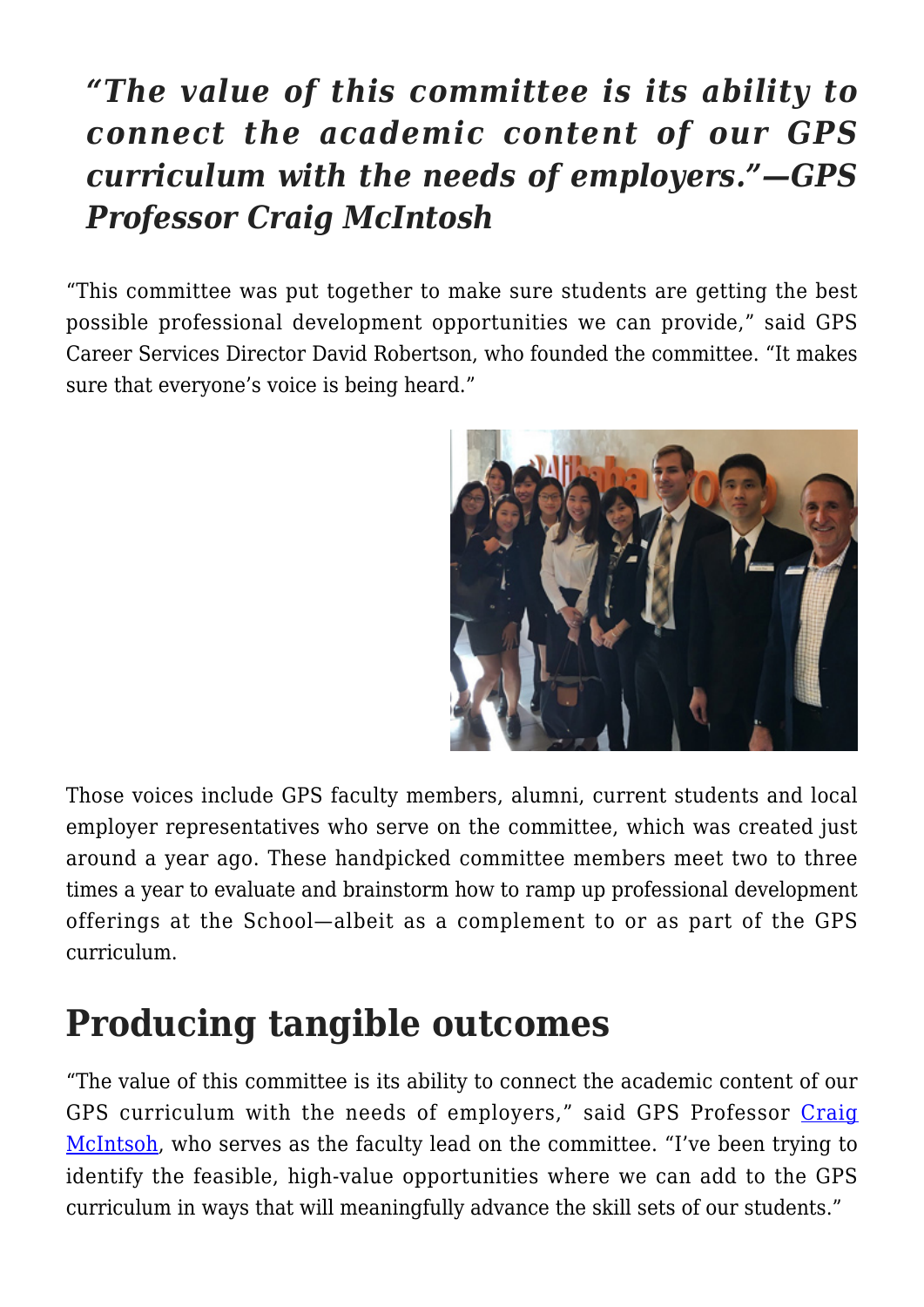Doubling as the chair of GPS's Faculty Curriculum Committee, McIntosh is ideally positioned to do just that. Foremost, he has guided the Professional Development Committee's efforts to expand students' data analysis skills.

To that end, the School now offers a Data Science Certificate to students, taught through the UC San Diego Library.

The course, offered in winter quarter, features three modules, each taught over three weeks: one on R, one on Python/SQL, and one that provides a set of Data Carpentry skills.

"Moving forward, we are taking the advice of the private-sector employers on the Professional Development Committee to look more carefully at how to build R into GPS's quantitative curriculum," McIntosh said. "This is a package that is of use both in commercial applications and in research."



Another tangible result from the committee is the School's [Certificate in](https://gpsnews.ucsd.edu/enlightening-students-in-entrepreneurship.html) [Entrepreneurship](https://gpsnews.ucsd.edu/enlightening-students-in-entrepreneurship.html), launched in spring quarter 2016 and now offered every fall quarter for the foreseeable future.

Available in conjunction with the UC San Diego Office of Innovation and Commercialization, the Certificate in Entrepreneurship is held as five two-hour classes and is meant to meet students' mounting interest in social impact and entrepreneurship.

It is led by Greg Horowitt, UC San Diego director of innovation and CEO of T2 Venture Creation, and Paul Roben, associate vice chancellor for innovation and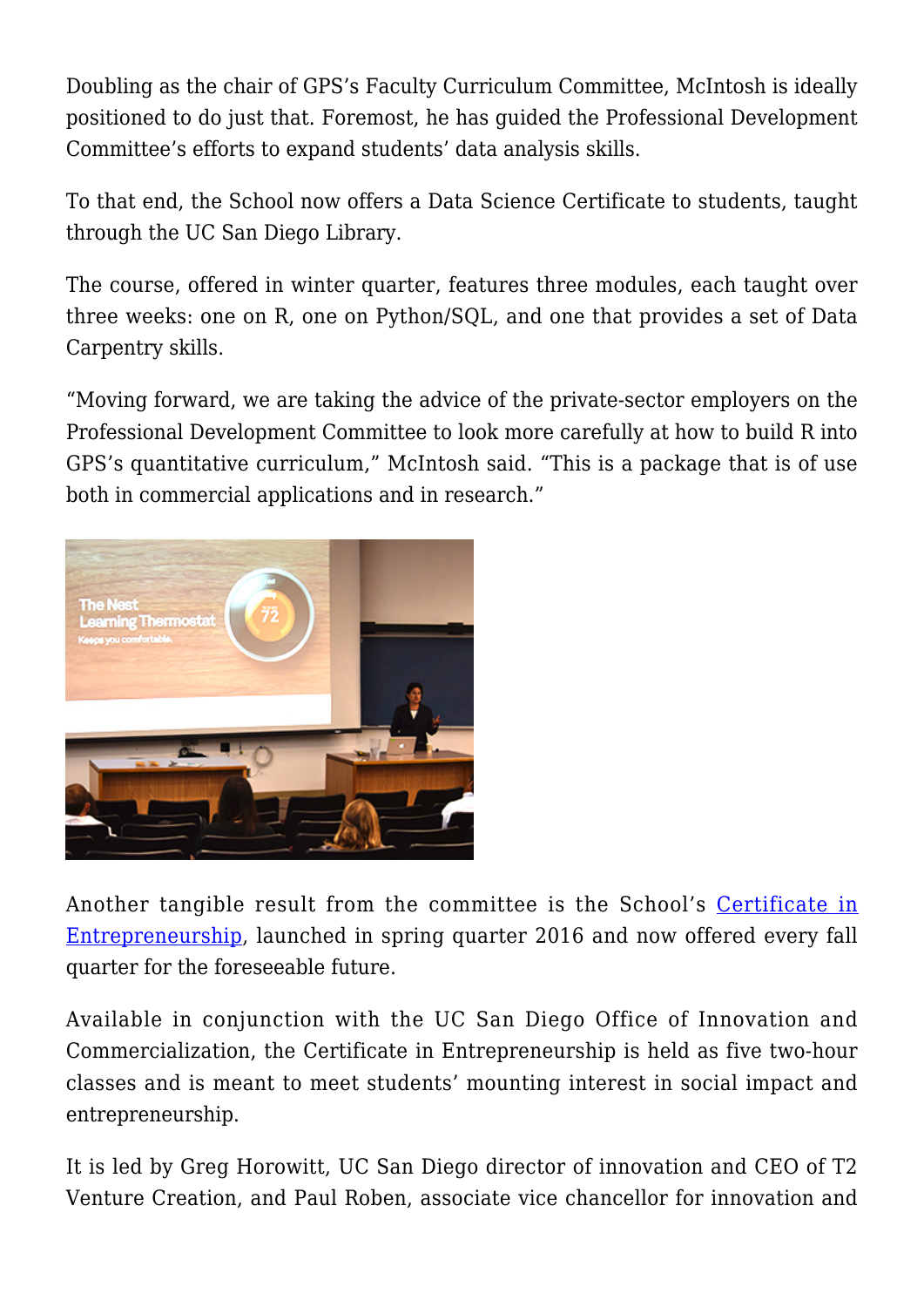commercialization at UC San Diego, with local entrepreneurs and business practitioners as guest speakers.

Also formulated from the committee is a leadership and management program, to be offered for the first time in spring quarter 2017. The program will focus on soft skills such as supervising people, running meetings and managing projects, to name a few lessons.

## **Backing the committee mission**

For students such as Rick Ferrera, 2017 MIA candidate, physically attending the Professional Development Committee meetings has been instructive in itself.

"It's very valuable as an opportunity for alumni to highlight the skills their organizations need and what they look for when hiring, for professors to share their perspective on how they think about building opportunities to develop those skills into their courses, and for students to give feedback on their experiences," Ferrera said.

Matt Hill '04, director of talent acquisition at Dexcom, who doubles as an alumni and employer representative on the committee added: "There are so many different perspectives and professional development needs that it takes a group approach like this to distill out what will do the most good for the most students."

#### *"It takes a group approach like this to distill out what will do the most good for the most students."—Matt Hill '04*

Hill, with his experience in leading Dexcom's recruiting division, brings to the committee an outlook on the actual skills and tools employees need to be competitive in the workplace today.

Most importantly, Ferrera concluded, the committee reaffirms the School's commitment to prepare students as best as possible to enter into their desired careers.